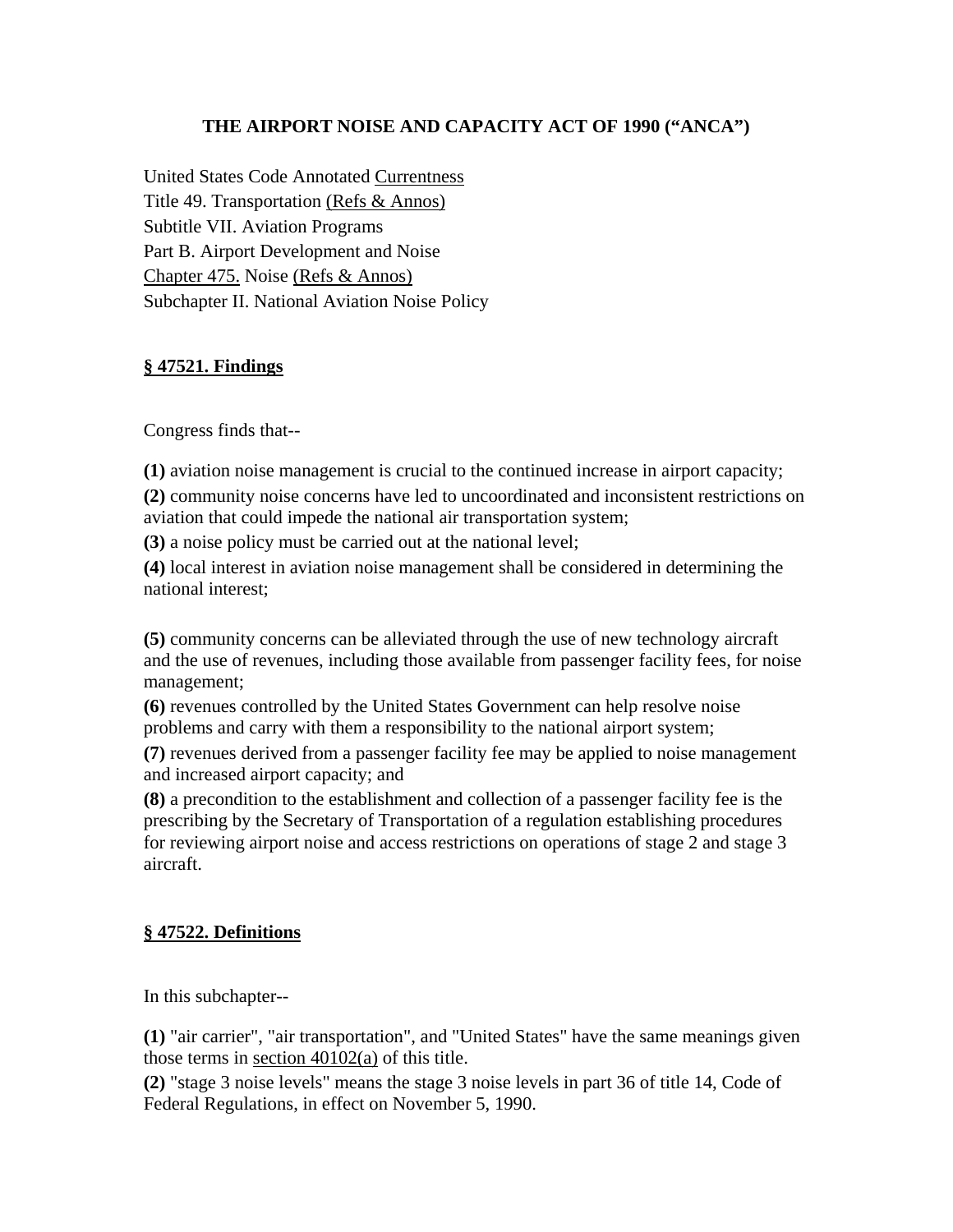### **§ 47523. National aviation noise policy**

**(a) General requirements.**--Not later than July 1, 1991, the Secretary of Transportation shall establish by regulation a national aviation noise policy that considers this subchapter, including the phaseout and nonaddition of stage 2 aircraft as provided in this subchapter and dates for carrying out that policy and reporting requirements consistent with this subchapter and law existing as of November 5, 1990.

**(b) Detailed economic analysis.**--The policy shall be based on a detailed economic analysis of the impact of the phaseout date for stage 2 aircraft on competition in the airline industry, including--

**(1)** the ability of air carriers to achieve capacity growth consistent with the projected rate of growth for the airline industry;

- **(2)** the impact of competition in the airline and air cargo industries;
- **(3)** the impact on nonhub and small community air service; and

**(4)** the impact on new entry into the airline industry.

## **§ 47524. Airport noise and access restriction review program**

**(a) General requirements.**--The national aviation noise policy established under section 47523 of this title shall provide for establishing by regulation a national program for reviewing airport noise and access restrictions on the operation of stage 2 and stage 3 aircraft. The program shall provide for adequate public notice and opportunity for comment on the restrictions.

**(b) Stage 2 aircraft.**--Except as provided in subsection (d) of this section, an airport noise or access restriction may include a restriction on the operation of stage 2 aircraft proposed after October 1, 1990, only if the airport operator publishes the proposed restriction and prepares and makes available for public comment at least 180 days before the effective date of the proposed restriction--

**(1)** an analysis of the anticipated or actual costs and benefits of the existing or proposed restriction;

**(2)** a description of alternative restrictions;

**(3)** a description of the alternative measures considered that do not involve aircraft restrictions; and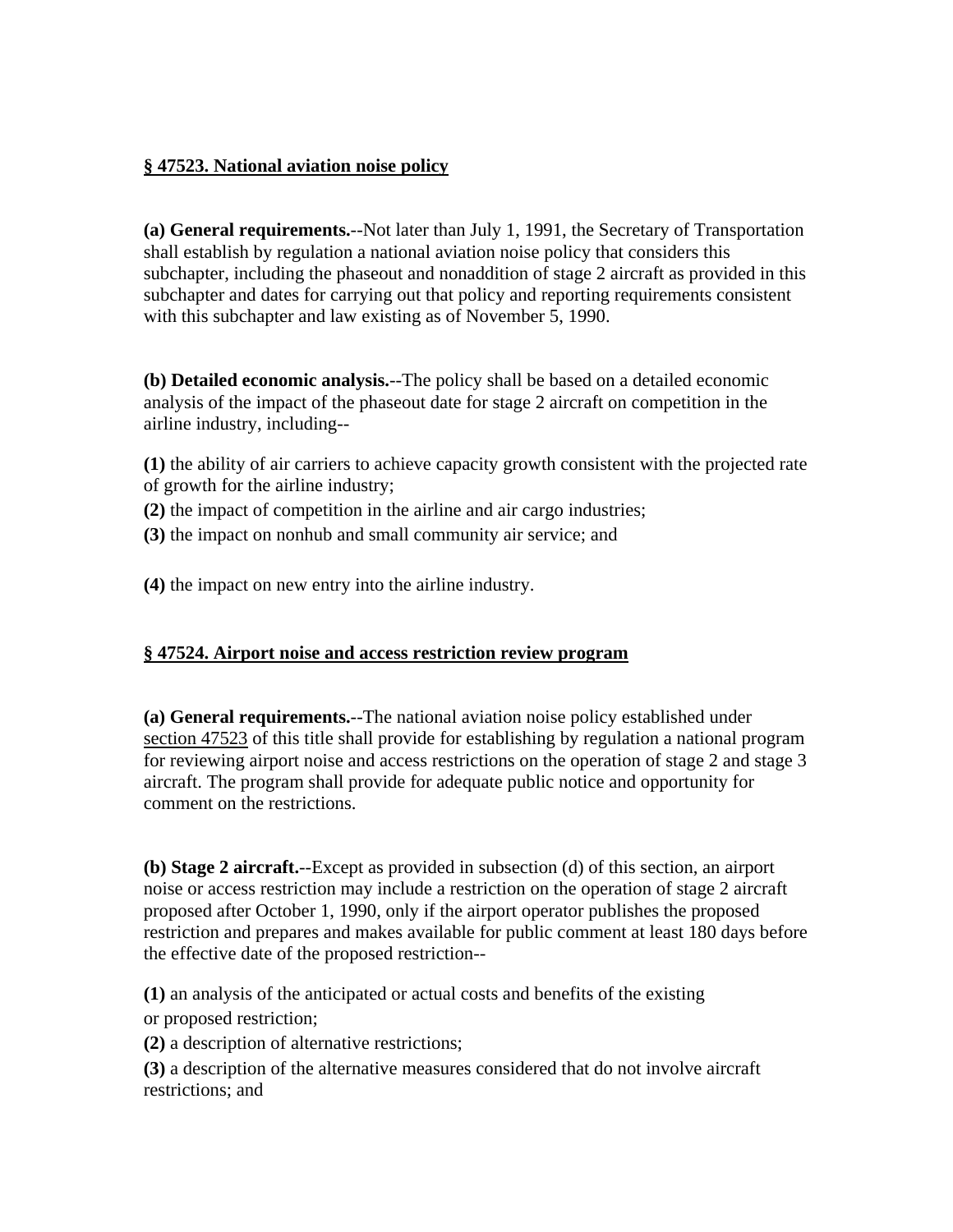**(4)** a comparison of the costs and benefits of the alternative measures to the costs and benefits of the proposed restriction.

**(c) Stage 3 aircraft.--(1)** Except as provided in subsection (d) of this section, an airport noise or access restriction on the operation of stage 3 aircraft not in effect on October 1, 1990, may become effective only if the restriction has been agreed to by the airport proprietor and all aircraft operators or has been submitted to and approved by the Secretary of Transportation after an airport or aircraft operator's request for approval as provided by the program established under this section. Restrictions to which this paragraph applies include--

**(A)** a restriction on noise levels generated on either a single event or cumulative basis;

**(B)** a restriction on the total number of stage 3 aircraft operations;

**(C)** a noise budget or noise allocation program that would include stage 3 aircraft;

**(D)** a restriction on hours of operations; and

**(E)** any other restriction on stage 3 aircraft.

**(2)** Not later than 180 days after the Secretary receives an airport or aircraft operator's request for approval of an airport noise or access restriction on the operation of a stage 3 aircraft, the Secretary shall approve or disapprove the restriction. The Secretary may approve the restriction only if the Secretary finds on the basis of substantial evidence that--

**(A)** the restriction is reasonable, nonarbitrary, and nondiscriminatory;

**(B)** the restriction does not create an unreasonable burden on interstate or foreign commerce;

**(C)** the restriction is not inconsistent with maintaining the safe and efficient use of the navigable airspace;

**(D)** the restriction does not conflict with a law or regulation of the United States;

**(E)** an adequate opportunity has been provided for public comment on the restriction; and

**(F)** the restriction does not create an unreasonable burden on the national aviation system.

**(3)** Paragraphs (1) and (2) of this subsection do not apply if the Administrator of the Federal Aviation Administration, before November 5, 1990, has formed a working group (outside the process established by part 150 of title 14, Code of Federal Regulations) with a local airport operator to examine the noise impact of air traffic control procedure changes at the airport. However, if an agreement on noise reductions at that airport is made between the airport proprietor and one or more air carriers or foreign air carriers that constitute a majority of the carrier use of the airport, this paragraph applies only to a local action to enforce the agreement.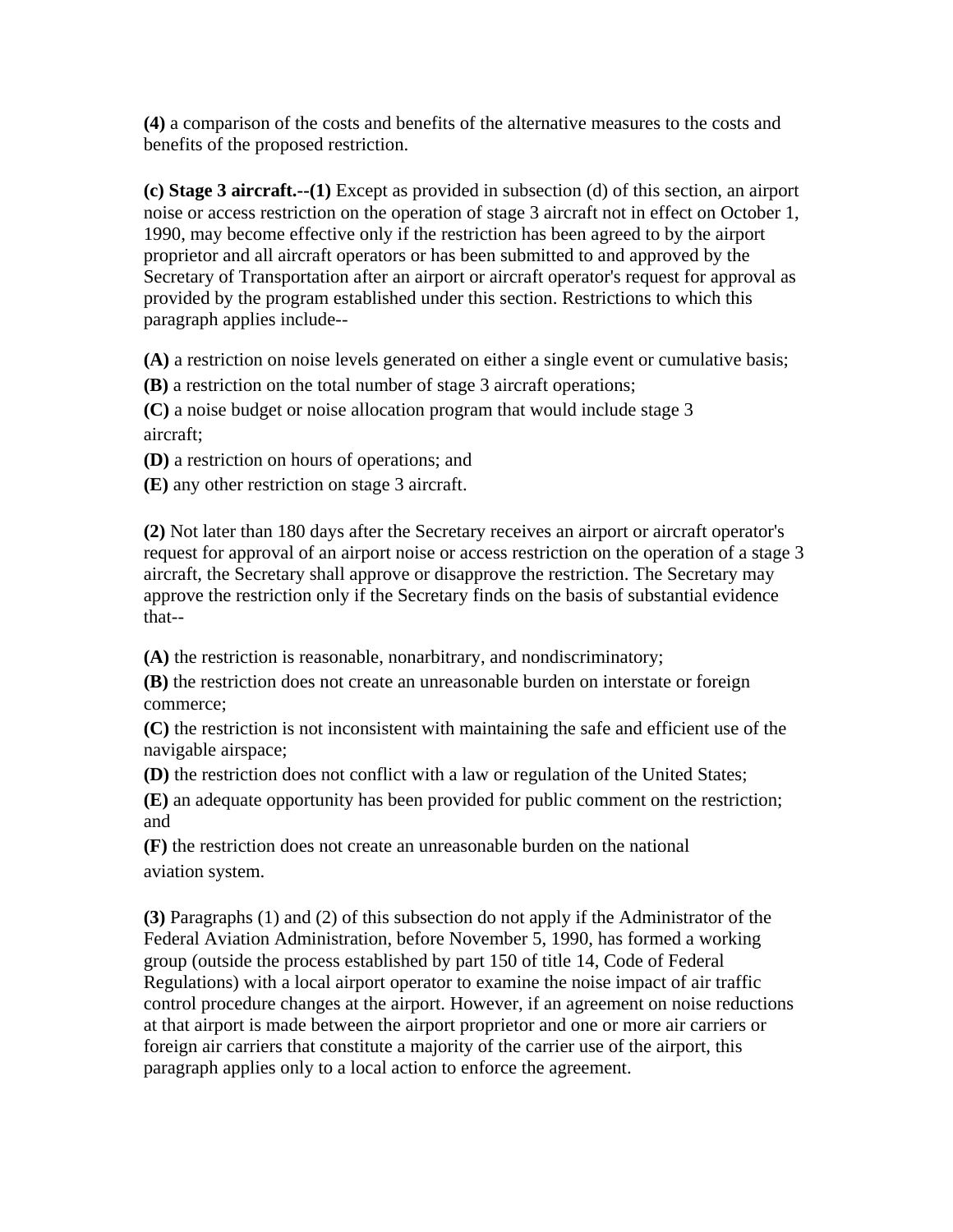**(4)** The Secretary may reevaluate an airport noise or access restriction previously agreed to or approved under this subsection on request of an aircraft operator able to demonstrate to the satisfaction of the Secretary that there has been a change in the noise environment of the affected airport that justifies a reevaluation. The Secretary shall establish by regulation procedures for conducting a reevaluation. A reevaluation--

**(A)** shall be based on the criteria in paragraph (2) of this subsection; and **(B)** may be conducted only after 2 years after a decision under paragraph (2) of this subsection has been made.

**(d) Nonapplication.**--Subsections (b) and (c) of this section do not apply to--

**(1)** a local action to enforce a negotiated or executed airport noise or access agreement between the airport operator and the aircraft operators in effect on November 5, 1990; **(2)** a local action to enforce a negotiated or executed airport noise or access restriction agreed to by the airport operator and the aircraft operators before November 5, 1990; **(3)** an intergovernmental agreement including an airport noise or access restriction in effect on November 5, 1990;

**(4)** a subsequent amendment to an airport noise or access agreement or restriction in effect on November 5, 1990, that does not reduce or limit aircraft operations or affect aircraft safety;

**(5)(A)** an airport noise or access restriction adopted by an airport operator not later than October 1, 1990, and stayed as of October 1, 1990, by a court order or as a result of litigation, if any part of the restriction is

subsequently allowed by a court to take effect; or

**(B)** a new restriction imposed by an airport operator to replace any part of a restriction described in subclause (A) of this clause that is disallowed by a court, if the new restriction would not prohibit aircraft operations in effect on November 5, 1990; or

**(6)** a local action that represents the adoption of the final part of a program of a staged airport noise or access restriction if the initial part of the program was adopted during 1988 and was in effect on November 5, 1990.

**(e) Grant limitations.**--Beginning on the 91st day after the Secretary prescribes a regulation under subsection (a) of this section, a sponsor of a facility operating under an airport noise or access restriction on the operation of stage 3 aircraft that first became effective after October 1, 1990, is eligible for a grant under section 47104 of this title and is eligible to impose a passenger facility fee under section 40117 of this title only if the restriction has been--

**(1)** agreed to by the airport proprietor and aircraft operators;

**(2)** approved by the Secretary as required by subsection (c)(1) of this section; or

**(3)** rescinded.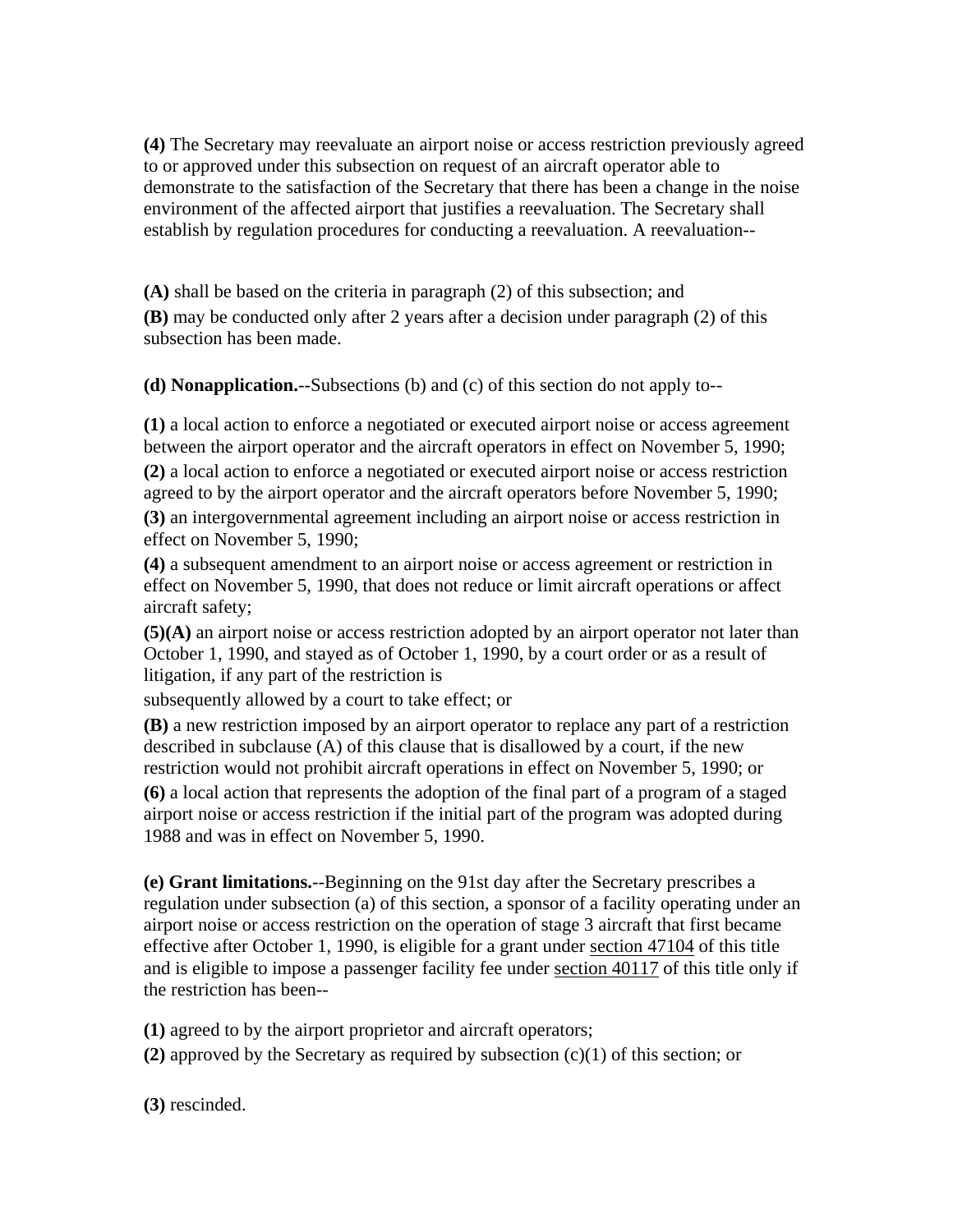## **§ 47525. Decision about airport noise and access restrictions on certain stage 2 aircraft**

The Secretary of Transportation shall conduct a study and decide on the application of section 47524(a)-(d) of this title to airport noise and access restrictions on the operation of stage 2 aircraft with a maximum weight of not more than 75,000 pounds. In making the decision, the Secretary shall consider--

**(1)** noise levels produced by those aircraft relative to other aircraft;

**(2)** the benefits to general aviation and the need for efficiency in the national air transportation system;

**(3)** the differences in the nature of operations at airports and the areas immediately surrounding the airports;

**(4)** international standards and agreements on aircraft noise; and

**(5)** other factors the Secretary considers necessary.

### **§ 47526. Limitations for noncomplying airport noise and access restrictions**

Unless the Secretary of Transportation is satisfied that an airport is not imposing an airport noise or access restriction not in compliance with this subchapter, the airport may not--

**(1)** receive money under subchapter I of chapter 471 of this title; or

**(2)** impose a passenger facility fee under section 40117 of this title.

## **§ 47527. Liability of the United States Government for noise damages**

When a proposed airport noise or access restriction is disapproved under this subchapter, the United States Government shall assume liability for noise damages only to the extent that a taking has occurred as a direct result of the disapproval. The United States Court of Federal Claims has exclusive jurisdiction of a civil action under this section.

# **§ 47528. Prohibition on operating certain aircraft not complying with stage 3 noise levels**

**(a) Prohibition.**--Except as provided in subsection (b) or (f) of this section and section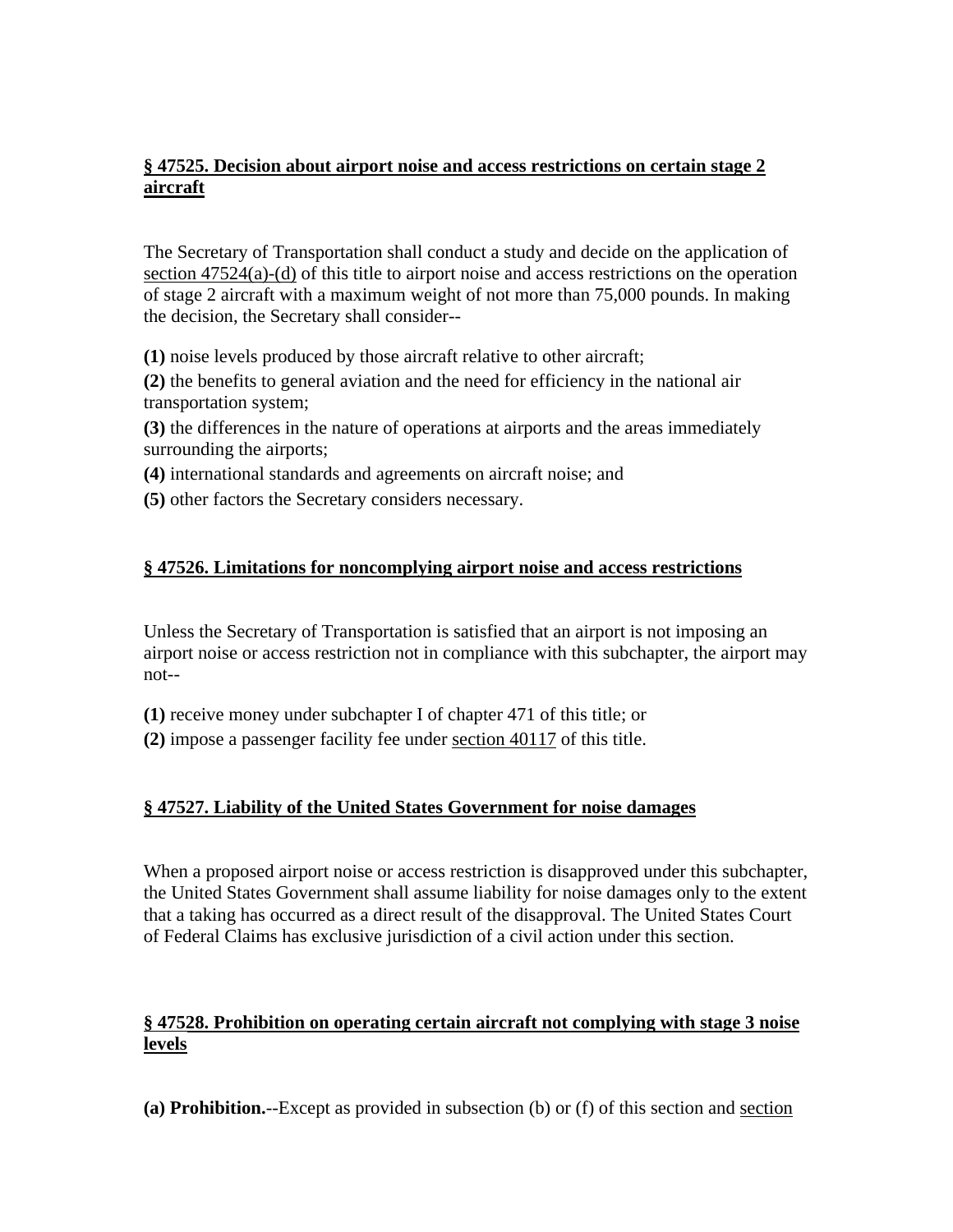47530 of this title, a person may operate after December 31, 1999, a civil subsonic turbojet (for which an airworthiness certificate other than an experimental certificate has been issued by the Administrator) with a maximum weight of more than 75,000 pounds to or from an airport in the United States only if the Secretary of Transportation finds that the aircraft complies with the stage 3 noise levels.

**(b) Waivers.--(1)** If, not later than July 1, 1999, at least 85 percent of the aircraft used by an air carrier or foreign air carrier to provide air transportation comply with the stage 3 noise levels, the carrier may apply for a waiver of subsection (a) of this section for the remaining aircraft used by the carrier to provide air transportation. The application must be filed with the Secretary not later than January 1, 1999, or, in the case of a foreign air carrier, the 15th day following the date of the enactment of the Wendell H. Ford Aviation Investment and Reform Act for the 21st Century and must include a plan with firm orders for making all aircraft used by the carrier to provide air transportation comply with the noise levels not later than December 31, 2003.

**(2)** The Secretary may grant a waiver under this subsection if the Secretary finds it would be in the public interest. In making the finding, the Secretary shall consider the effect of granting the waiver on competition in the air carrier industry and on small community air service.

**(3)** A waiver granted under this subsection may not permit the operation of stage 2 aircraft in the United States after December 31, 2003.

**(c) Schedule for phased-in compliance.**--The Secretary shall establish by regulation a schedule for phased-in compliance with subsection (a) of this section. The phase-in period shall begin on November 5, 1990, and end before

December 31, 1999. The regulations shall establish interim compliance dates. The schedule for phased-in compliance shall be based on--

**(1)** a detailed economic analysis of the impact of the phase out date for stage 2 aircraft on competition in the airline industry, including--

**(A)** the ability of air carriers to achieve capacity growth consistent with the projected rate of growth for the airline industry;

- **(B)** the impact of competition in the airline and air cargo industries;
- **(C)** the impact on nonhub and small community air service; and
- **(D)** the impact on new entry into the airline industry; and
- **(2)** an analysis of the impact of aircraft noise on individuals residing near airports.

**(d) Annual report.**--Beginning with calendar year 1992--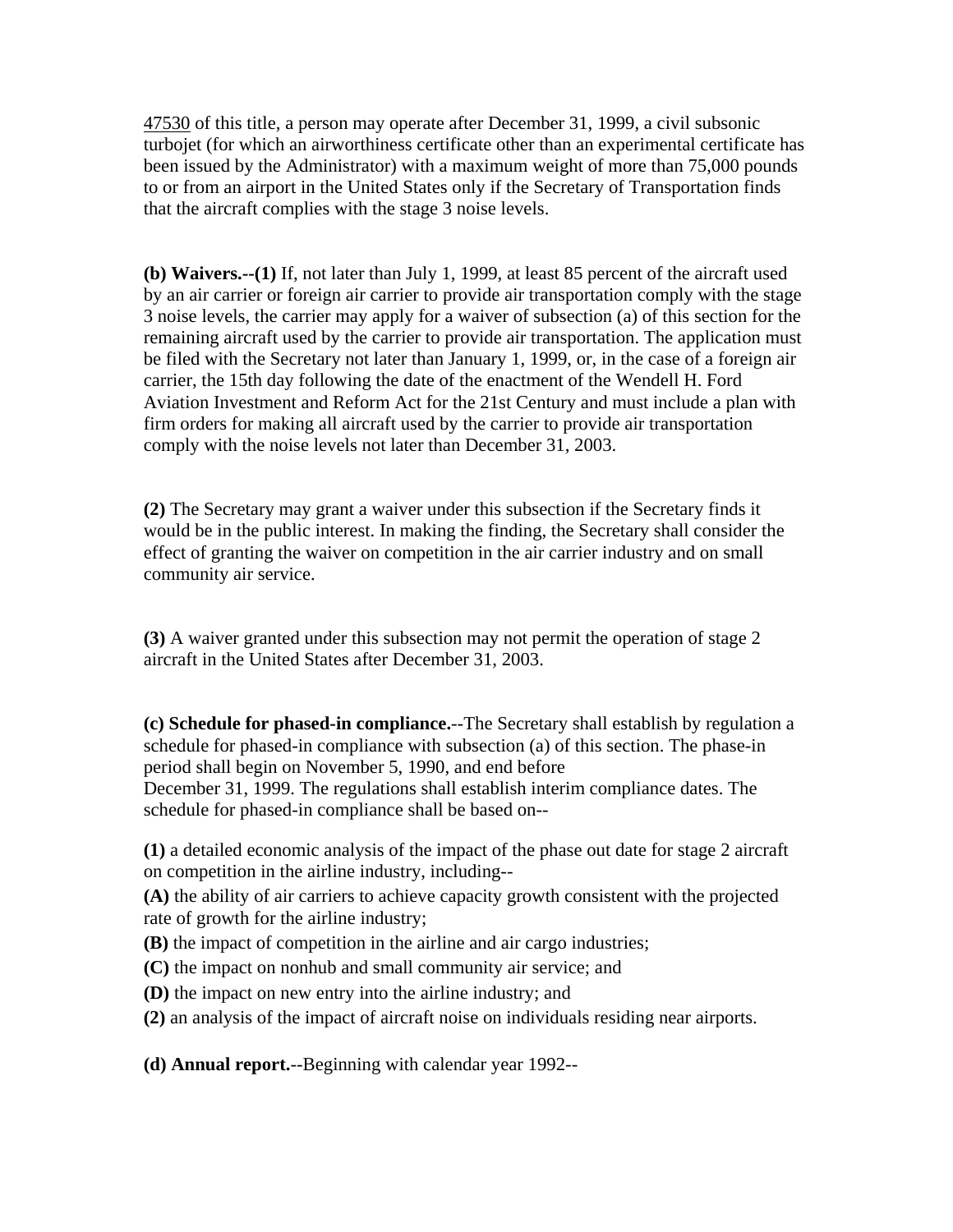**(1)** each air carrier shall submit to the Secretary an annual report on the progress the carrier is making toward complying with the requirements of this section and regulations prescribed under this section; and

**(2)** the Secretary shall submit to Congress an annual report on the progress being made toward that compliance.

**(e) Hawaiian operations.--(1)** In this subsection, "turnaround service" means a flight between places only in Hawaii.

**(2)(A)** An air carrier or foreign air carrier may not operate in Hawaii, or between a place in Hawaii and a place outside the 48 contiguous States, a greater number of stage 2 aircraft with a maximum weight of more than 75,000 pounds than it operated in Hawaii, or between a place in Hawaii and a place outside the 48 contiguous States, on November 5, 1990.

**(B)** An air carrier that provided turnaround service in Hawaii on November 5, 1990, using stage 2 aircraft with a maximum weight of more than 75,000 pounds may include in the number of aircraft authorized under subparagraph (A) of this paragraph all stage 2 aircraft with a maximum weight of more than 75,000 pounds that were owned or leased by that carrier on that date, whether or not the aircraft were operated by the carrier on that date.

**(3)** An air carrier may provide turnaround service in Hawaii using stage 2 aircraft with a maximum weight of more than 75,000 pounds only if the carrier provided the service on November 5, 1990.

**(4)** An air carrier operating stage 2 aircraft under this subsection may transport stage 2 aircraft to or from the 48 contiguous States on a nonrevenue basis in order--

**(A)** to perform maintenance (including major alterations) or preventative maintenance on aircraft operated, or to be operated, within the limitations of paragraph (2)(B); or **(B)** conduct operations within the limitations of paragraph (2)(B).

### **(f) Aircraft modification, disposal, scheduled heavy maintenance, or leasing.**--

**(1) In general.**--The Secretary shall permit a person to operate after December 31, 1999, a stage 2 aircraft in nonrevenue service through the airspace of the United States or to or from an airport in the contiguous 48 States in order to--

**(A)** sell, lease, or use the aircraft outside the contiguous 48 States;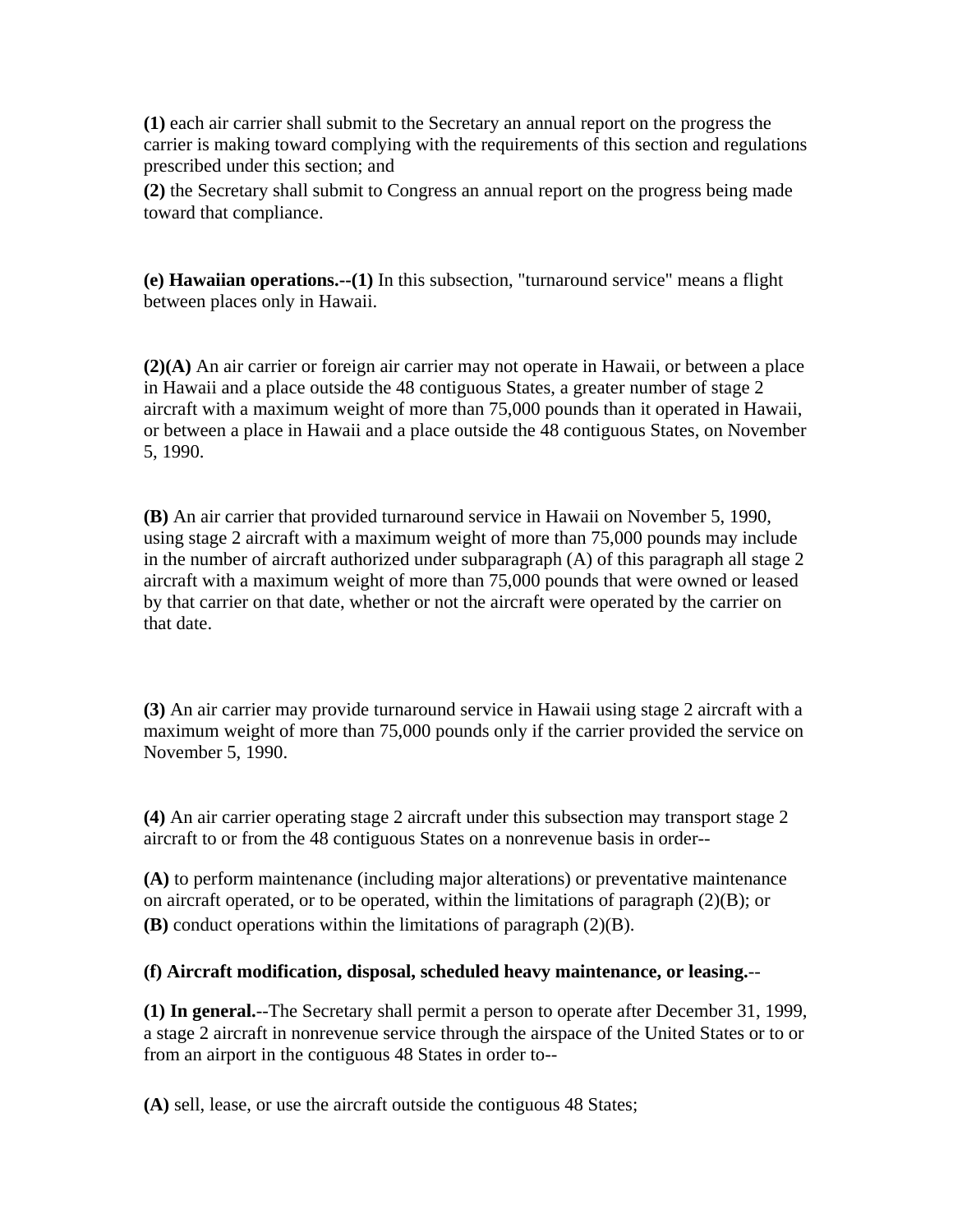**(B)** scrap the aircraft;

**(C)** obtain modifications to the aircraft to meet stage 3 noise levels;

**(D)** perform scheduled heavy maintenance or significant modifications on the aircraft at a maintenance facility located in the contiguous 48 States;

**(E)** deliver the aircraft to an operator leasing the aircraft from the owner or return the aircraft to the lessor;

**(F)** prepare or park or store the aircraft in anticipation of any of the activities described in subparagraphs (A) through (E); or

**(G)** divert the aircraft to an alternative airport in the contiguous 48 States on account of weather, mechanical, fuel, air traffic control, or other safety reasons while conducting a flight in order to perform any of the activities described in subparagraphs (A) through (F).

**(2) Procedure to be published.**--Not later than 30 days after the date of the enactment of this subsection, the Secretary shall establish and publish a procedure to implement paragraph (1) through the use of categorical waivers, ferry permits, or other means.

**(g) Statutory construction.**--Nothing in this section may be construed as interfering with, nullifying, or otherwise affecting determinations made by the Federal Aviation Administration, or to be made by the Administration with respect to applications under part 161 of title 14, Code of Federal Regulations, that were pending on November 1, 1999.

## **§ 47529. Nonaddition rule**

**(a) General limitations.**--Except as provided in subsection (b) of this section and section 47530 of this title, a person may operate a civil subsonic turbojet aircraft with a maximum weight of more than 75,000 pounds that is imported into the United States after November 4, 1990, only if the aircraft--

**(1)** complies with the stage 3 noise levels; or

**(2)** was purchased by the person importing the aircraft into the United States under a legally binding contract made before November 5, 1990.

**(b) Exemptions.**--The Secretary of Transportation may provide an exemption from subsection (a) of this section to permit a person to obtain modifications to an aircraft to meet the stage 3 noise levels.

**(c) Aircraft deemed not imported.**--In this section, an aircraft is deemed not to have been imported into the United States if the aircraft--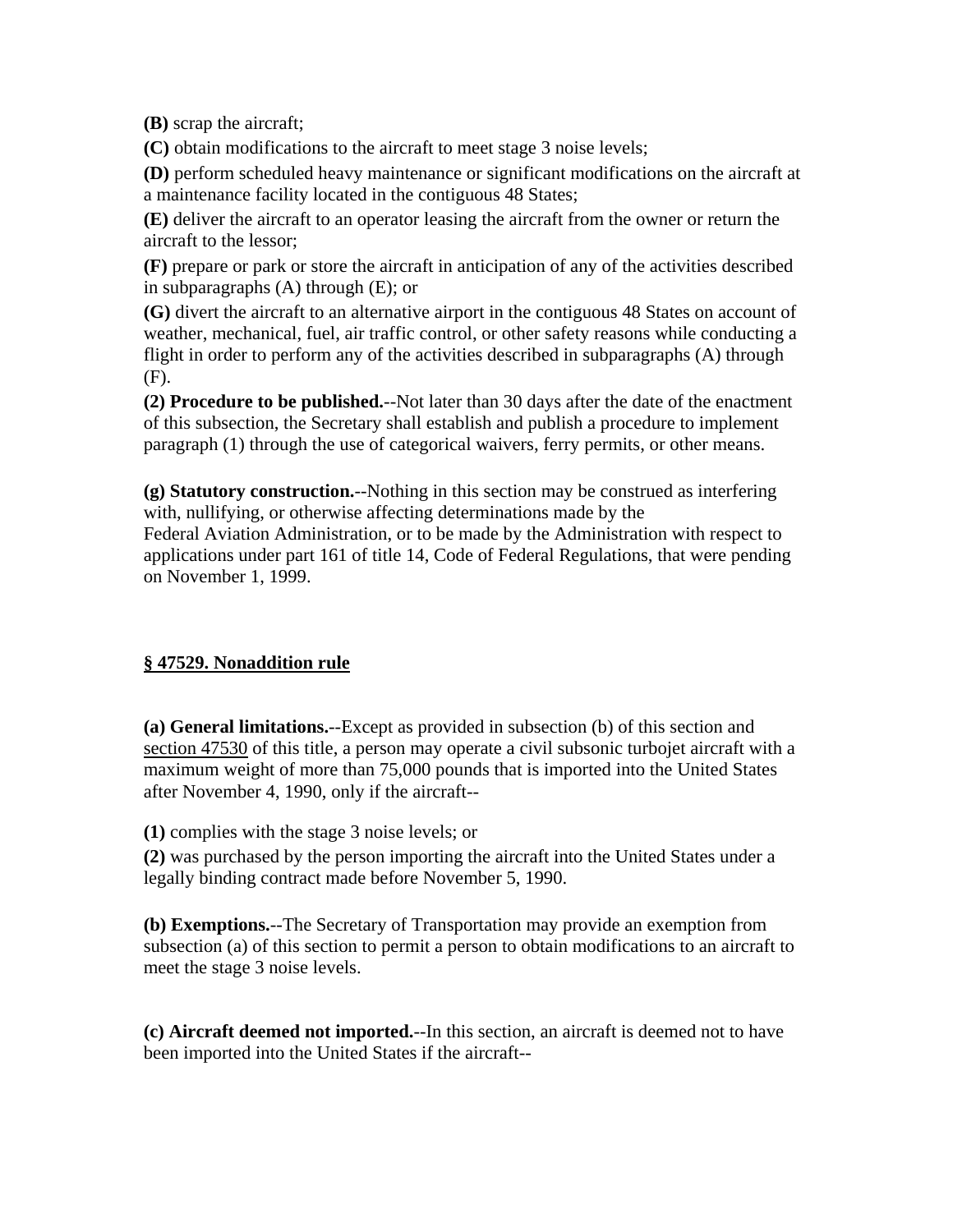**(1)** was owned on November 5, 1990, by--

**(A)** a corporation, trust, or partnership organized under the laws of the United States or a State (including the District of Columbia);

**(B)** an individual who is a citizen of the United States; or

**(C)** an entity that is owned or controlled by a corporation, trust, partnership, or individual described in subclause (A) or (B) of this clause; and

**(2)** enters the United States not later than 6 months after the expiration of a lease agreement (including any extension) between an owner described in clause (1) of this subsection and a foreign carrier.

# **§ 47530. Nonapplication of sections 47528(a)-(d) and 47529 to aircraft outside the 48 contiguous States**

Sections 47528(a)-(d) and 47529 of this title do not apply to aircraft used only to provide air transportation outside the 48 contiguous States. A civil subsonic turbojet aircraft with a maximum weight of more than 75,000 pounds that is imported into a noncontiguous State or a territory or possession of the United States after November 4, 1990, may be used to provide air transportation in the 48 contiguous States only if the aircraft complies with the stage 3 noise levels.

## **§ 47531. Penalties for violating sections 47528-47530**

A person violating section 47528, 47529, or 47530 of this title or a regulation prescribed under any of those sections is subject to the same civil penalties and procedures under chapter 463 of this title as a person violating section 44701(a) or (b) or any of sections 44702-44716 of this title.

## **§ 47532. Judicial review**

An action taken by the Secretary of Transportation under any of sections 47528-47531 of this title is subject to judicial review as provided under section 46110 of this title.

## **§ 47533. Relationship to other laws**

Except as provided by section 47524 of this title, this subchapter does not affect--